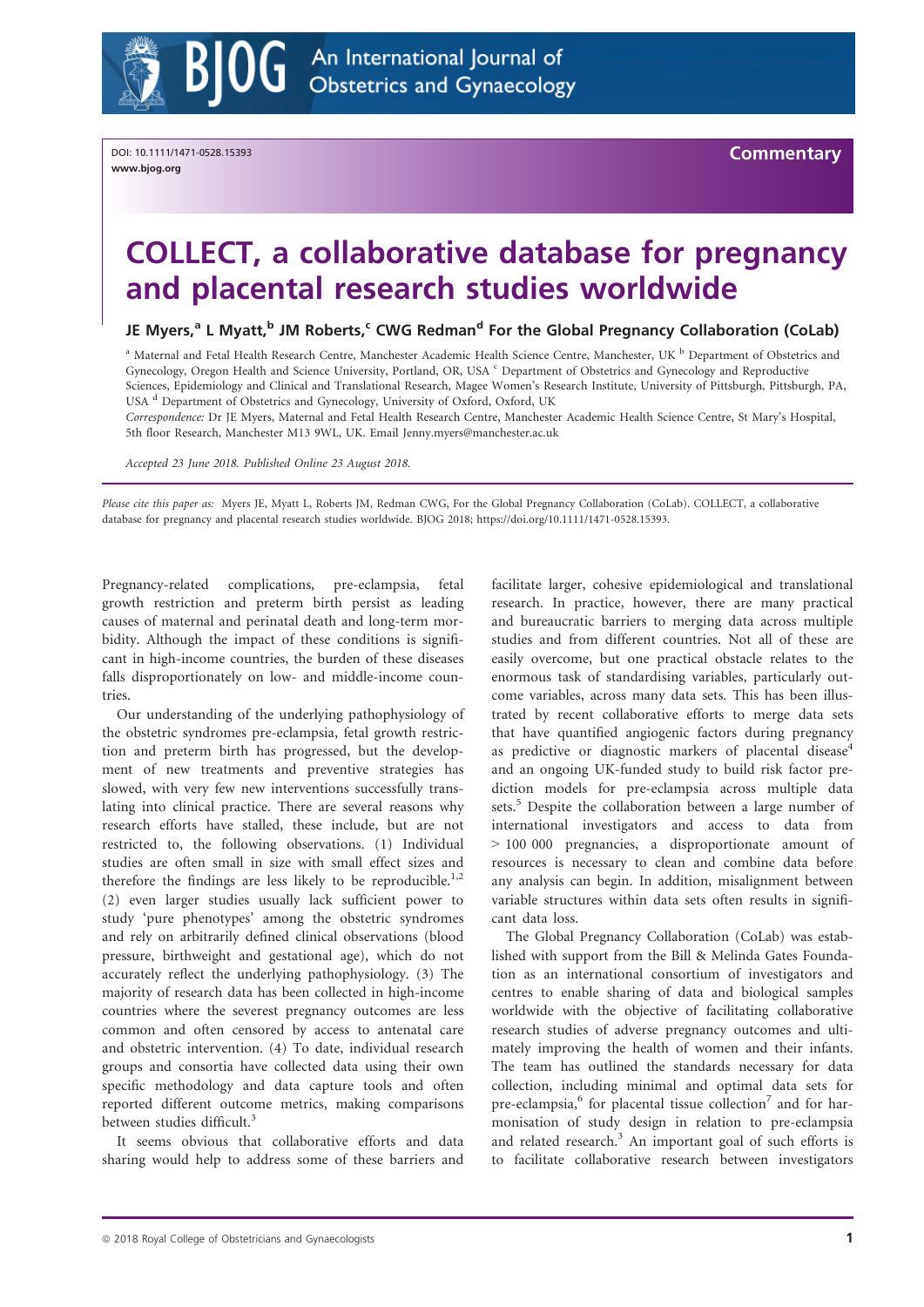# Myers et al.

from diverse centres, countries and populations. Several other international initiatives have also recently promoted the use of core outcome sets for a wide range of conditions, including pregnancy complications.<sup>8</sup> Standardised reporting of outcomes to enable comparison across studies and meaningful meta-analysis is crucial to the progression of research within our field. Collaboration and discussion between interdisciplinary researchers and the public through advocacy organisations and other networks is essential to the creation of meaningful outcomes. Core outcome sets need to contain measurable variables that capture the impact of a complication or intervention and enable fair comparison of outcomes across studies. A recent example of such an endeavour is the iHOPE project, which has used the Delphi consensus technique to develop a core outcome set for pre-eclampsia.<sup>9</sup>

Having established standardised core outcome variables, the next challenge is how these are to be reliably recorded across studies. The investigators within CoLab have addressed this with the COLLECT database, which is based on a template (MedSciNet) derived by Professor Robyn North and the international SCOPE consortium.<sup>10,11</sup> A suggested list of standardised variables was established through panel discussion by a group of international investigators<sup>6</sup> and variables were retained/deleted from the SCOPE template as appropriate. The design of a generic database is, in itself, associated with significant challenges and it would be naive to expect that a single platform could provide a solution for all pregnancy research worldwide. The COLLECT database, however, can accommodate different study designs and goals by using a modular structure. This format includes a series of standard pages including participant demographics fields, pregnancy characteristics, antenatal visit information, pregnancy complications and birth outcomes. Additional modules (pages) can be added depending on a specific study's needs and this has already been successfully achieved with ongoing studies (ISRCTN 12695929). The database can also be translated and this has already been successfully achieved in the ongoing PREPARE study in Brazil. There is also the possibility of converting existing databases to the COLLECT format for a modest cost (approximately US\$ 5000).

A second and very important motivation underpinning the design and creation of the COLLECT database was the aspiration to provide researchers across all resource settings with a robust and secure platform through which they could collect useful and meaningful data in an efficient and cost-effective manner. Developing a study-specific database is expensive and time-consuming and frequently takes resources away from other aspects of research. Maintenance and updates to databases, in addition to their storage, are also costly. The COLLECT database has a web-based data

entry platform with study-specific user access; data can also be entered offline using a formatted spreadsheet template that can be uploaded to the database in bulk or stored locally. This ensures that data can be entered in all settings through a PC or mobile device.

The COLLECT database was described in a previous Editorial<sup>12</sup> aimed at scientists working in the field of pregnancy research; here we reach out to a more clinical, international readership such that we can highlight the applicability of the database to clinical research including Clinical Trial of an Investigational Medicinal Product (CTIMP) studies. The database has been designed to retain the functionality of the original SCOPE database with central data-monitoring facilities. These enable a study coordinator to monitor data entry and raise data queries with a comprehensive audit trail of data quality, which is essential in order to adhere to regulatory requirements. We have recently tested the suitability of COLLECT within these frameworks and demonstrated that the database conforms and adheres to regulations, as set out by the UK Medicines and Healthcare products Regulatory Agency (MHRA), for data collection within a CTIMP study (approved for use within ISRCTN 12695929) and in line with European Commission Regulations.

The variables within COLLECT have been based on the minimal and optimal data sets necessary to conduct and report clinical and translational research relevant to preeclampsia and other placental conditions.<sup>6</sup> The variable list has been generated to support collaborative research that will advance our understanding of the complex syndromes such as pre-eclampsia, where large and compatible data sets are necessary to unpick the complex maternal and placental phenotypes. To date, the heterogeneity of conditions such as pre-eclampsia, and the rarity of the most severe phenotypes, have limited the conclusions of recent studies. $11,13$ Despite access to large (> 5000), international prospective cohorts these studies remain underpowered to investigate potential subtypes of pre-eclampsia, exemplifying the need for much larger compatible data sets.

Although COLLECT variables have been rigorously selected, they are still extensive and their collection may be beyond the scope of some researchers in low-resource settings. So CoLab is now developing a stripped-down version of the database that will function as a registry for one-time entry containing 10–15 variables per pregnancy. Importantly, this basic version will retain the modular structure of COLLECT so that it can form the backbone of more detailed data collection for specific projects. In addition, the core system should, with specific added modules, be able to replace paper-based delivery registers to record institution-wide maternity activity, without added cost.

Inevitably, however, cost is a crucial issue. For investigators in high-income countries, use of COLLECT currently